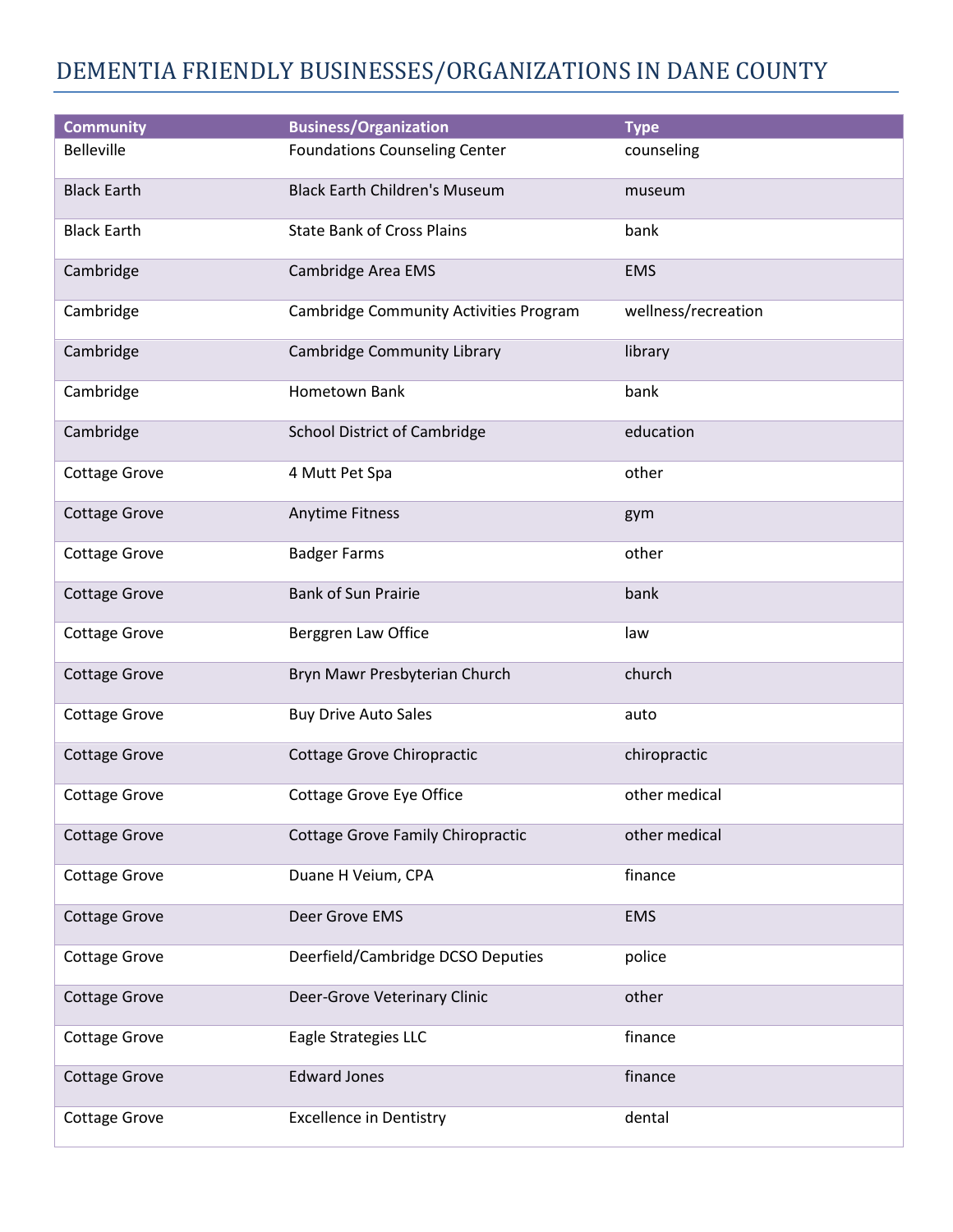| <b>Cottage Grove</b> | <b>Farwell Pools</b>                     | retail          |
|----------------------|------------------------------------------|-----------------|
| Cottage Grove        | <b>Flanders Electric</b>                 | other           |
| <b>Cottage Grove</b> | <b>Glenwood Senior Living Apartments</b> | senior living   |
| Cottage Grove        | Herald-Independent Newspaper             | other           |
| <b>Cottage Grove</b> | Hometown Legal Services                  | law             |
| <b>Cottage Grove</b> | Hometown Pharmacy                        | pharmacy        |
| <b>Cottage Grove</b> | Hope Lutheran Church                     | church          |
| <b>Cottage Grove</b> | La Di Da Designs                         | beauty/personal |
| <b>Cottage Grove</b> | Lioness Club                             | club            |
| <b>Cottage Grove</b> | <b>LSM Chiropractic</b>                  | other medical   |
| <b>Cottage Grove</b> | Marjorie J Budahn- CPA                   | finance         |
| Cottage Grove        | <b>Master Cleaners</b>                   | other           |
| <b>Cottage Grove</b> | Monona State Bank                        | bank            |
| Cottage Grove        | Police                                   | police          |
| <b>Cottage Grove</b> | Post Office                              | post office     |
| <b>Cottage Grove</b> | Princeton Club Xpress                    | fitness         |
| <b>Cottage Grove</b> | St. Patrick Parish                       | church          |
| Cottage Grove        | Stutz Photography                        | other           |
| <b>Cottage Grove</b> | <b>Taylor Ridge Senior Apartments</b>    | senior living   |
| Cottage Grove        | Thomas Heyn Attorney                     | law             |
| <b>Cottage Grove</b> | <b>Town Hall</b>                         | civil           |
| <b>Cottage Grove</b> | Town of Cottage Grove DCSO Deputies      | police          |
| <b>Cottage Grove</b> | <b>Triquetra Massage</b>                 | beauty/personal |
| <b>Cottage Grove</b> | Village Café                             | restaurant      |
| <b>Cottage Grove</b> | <b>Village Hair Cutters</b>              | beauty/personal |
| <b>Cottage Grove</b> | Village Hall                             | civil           |
| <b>Cottage Grove</b> | <b>Village Police</b>                    | police          |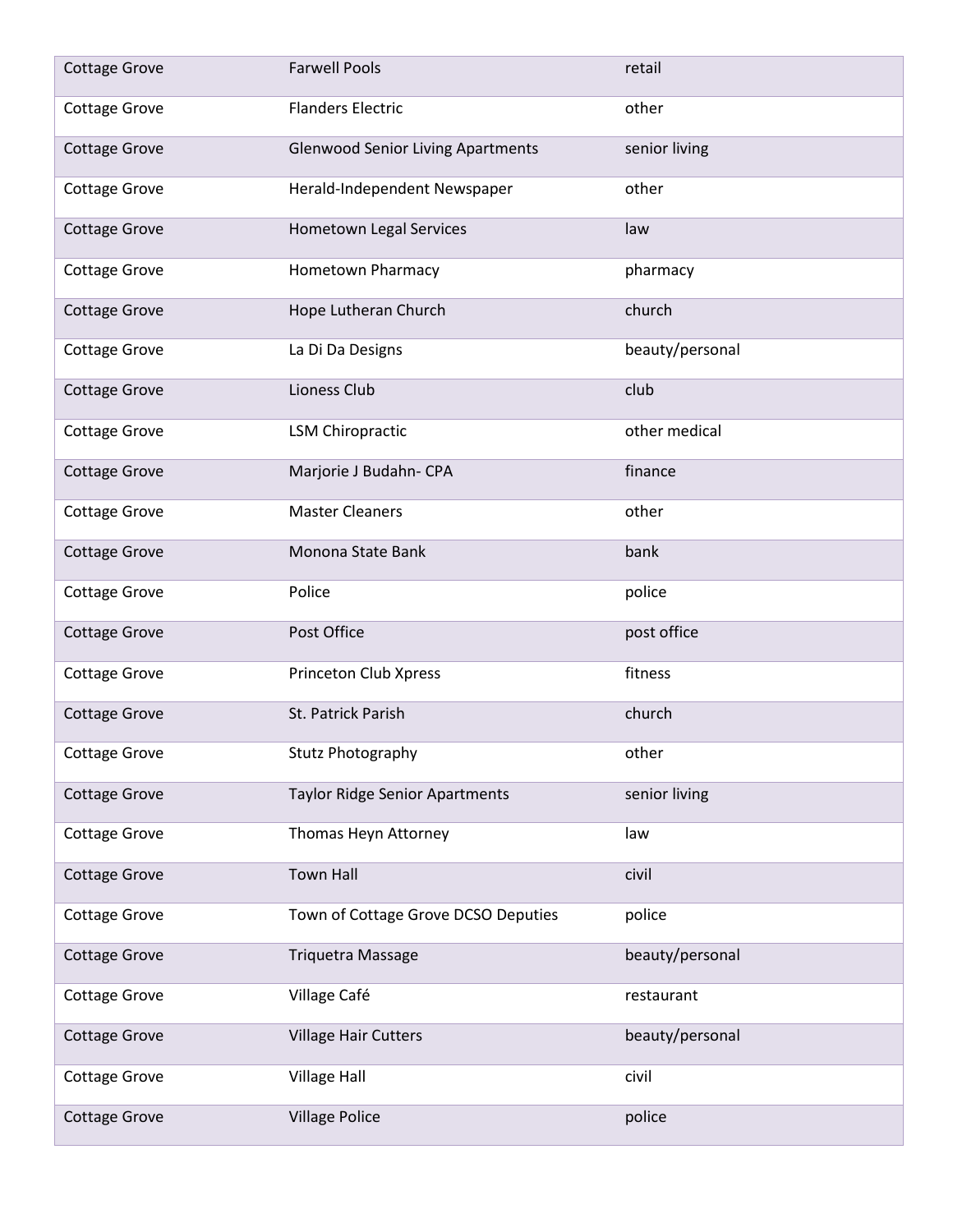| <b>Cottage Grove</b> | <b>Village Poll Workers</b>            | civil        |
|----------------------|----------------------------------------|--------------|
| <b>Cottage Grove</b> | <b>Wisconsin Bank &amp; Trust</b>      | bank         |
| Cottage Grove        | Xiang Jiang Chinese Restaurant         | restaurant   |
| <b>Cross Plains</b>  | <b>Cross Plains EMS</b>                | <b>EMS</b>   |
| <b>Cross Plains</b>  | <b>Cross Plains Pharmacy</b>           | pharmacy     |
| <b>Cross Plains</b>  | <b>Crossroads Coffeehouse</b>          | restaurant   |
| <b>Cross Plains</b>  | Culvers                                | restaurant   |
| <b>Cross Plains</b>  | <b>NWDSS</b>                           | civil        |
| <b>Cross Plains</b>  | St. Francis Church                     | church       |
| <b>Cross Plains</b>  | <b>State Bank of Cross Plains</b>      | bank         |
| <b>Cross Plains</b>  | Walgreens                              | pharmacy     |
| Dane County          | <b>ADRC</b>                            | civil        |
| Dane County          | Dane County Sheriff - Negotiation Team | police       |
| Dane County          | Dane County Housing Initiative         | civil        |
| Dane County          | <b>Job Center</b>                      | civil        |
| Dane County          | <b>US Bank</b>                         | bank         |
| Deerfield            | <b>Cress Funeral &amp; Cremation</b>   | funeral      |
| DeForest/Windsor     | <b>Bakke Chiropractic Clinic</b>       | chiropractic |
| DeForest/Windsor     | Christ Church                          | church       |
| DeForest/Windsor     | <b>DMB</b>                             | bank         |
| DeForest/Windsor     | DeForest Chamber of Commerce           | civil        |
| DeForest/Windsor     | <b>Edward Jones</b>                    | financial    |
| DeForest/Windsor     | <b>Essential Family Vision</b>         | clinic       |
| DeForest/Windsor     | Genesis Hair and Day Spa               | salon        |
| DeForest/Windsor     | Library                                | library      |
| DeForest/Windsor     | <b>Old National</b>                    | bank         |
| DeForest/Windsor     | Police                                 | police       |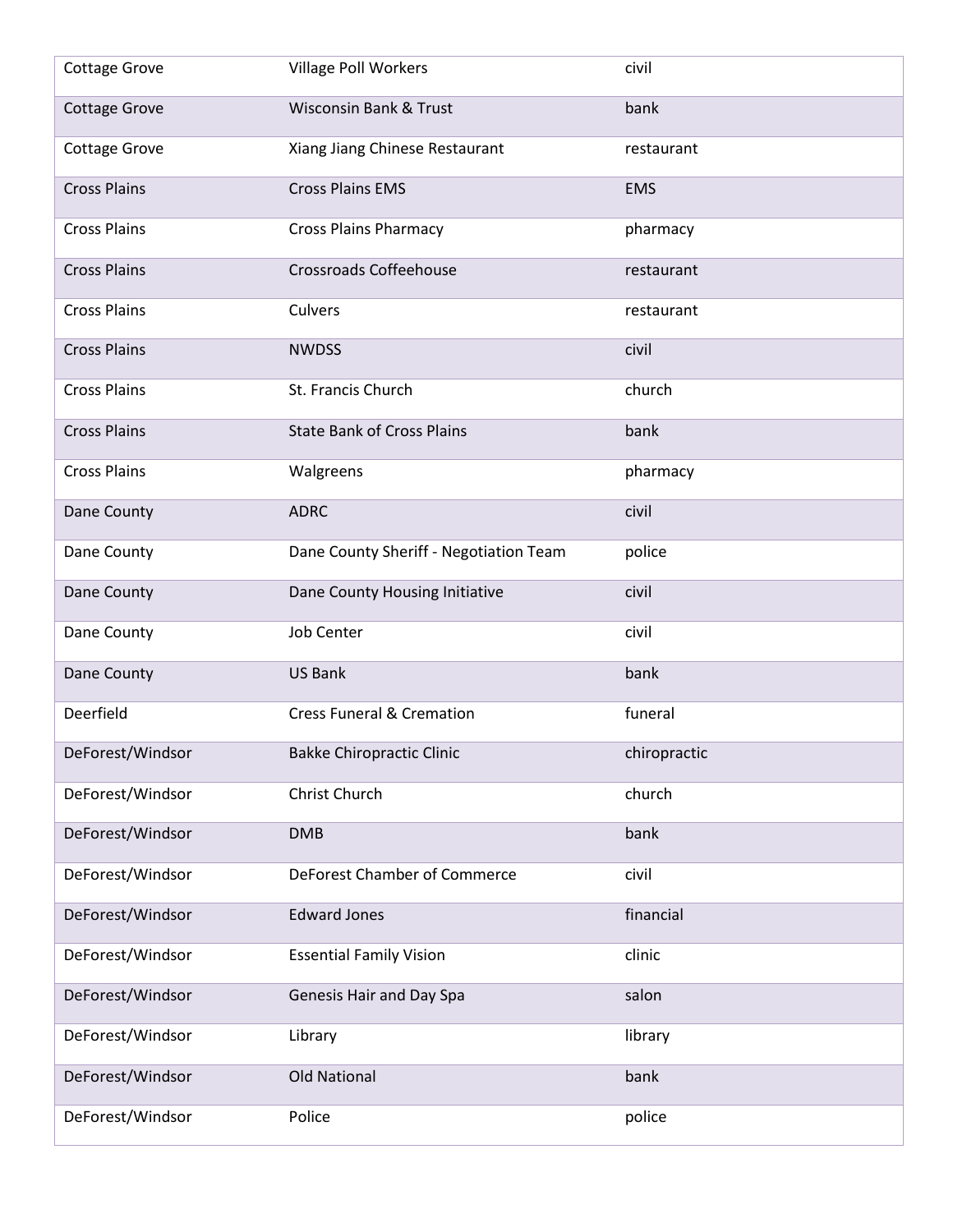| DeForest/Windsor | <b>Premier Salon</b>                    | salon        |
|------------------|-----------------------------------------|--------------|
| DeForest/Windsor | <b>Settlers Bank</b>                    | bank         |
| DeForest/Windsor | <b>Tesar Law</b>                        | law          |
| DeForest/Windsor | <b>Tircor Ins</b>                       | finance      |
| DeForest/Windsor | Walgreens                               | pharmacy     |
| Fitchburg        | All Saints Community Church             | church       |
| Fitchburg        | Christenson & Johnson Attorneys at Law  | law          |
| Fitchburg        | <b>City Employees</b>                   | government   |
| Fitchburg        | City of Fitchburg                       | civil        |
| Fitchburg        | <b>Dental Health Associates</b>         | dental       |
| Fitchburg        | <b>Fitchburg EMS</b>                    | <b>EMS</b>   |
| Fitchburg        | <b>Fitchburg Fire Department</b>        | fire         |
| Fitchburg        | <b>Fitchburg Police Department</b>      | police       |
| Fitchburg        | <b>Fitchburg Public Library</b>         | library      |
| Fitchburg        | <b>Fitchburg Rotary Club</b>            | club         |
| Fitchburg        | Gold's Gym                              | gym          |
| Fitchburg        | Hometown Pharmacy                       | pharmacy     |
| Fitchburg        | Johnson Teigan, LLC                     | law          |
| Fitchburg        | Oak Bank                                | bank         |
| Fitchburg        | Old National                            | bank         |
| Fitchburg        | <b>US Bank</b>                          | bank         |
| Madison          | Agrace Thrift Store - East              | thrift store |
| Madison          | Agrace Thrift Store - West              | thrift store |
| Madison          | Alicia Ashman Library                   | library      |
| Madison          | Alvarado Real Estate Group              | real estate  |
| Madison          | <b>Bashford United Methodist Church</b> | church       |
| Madison          | Capitol Bank                            | bank         |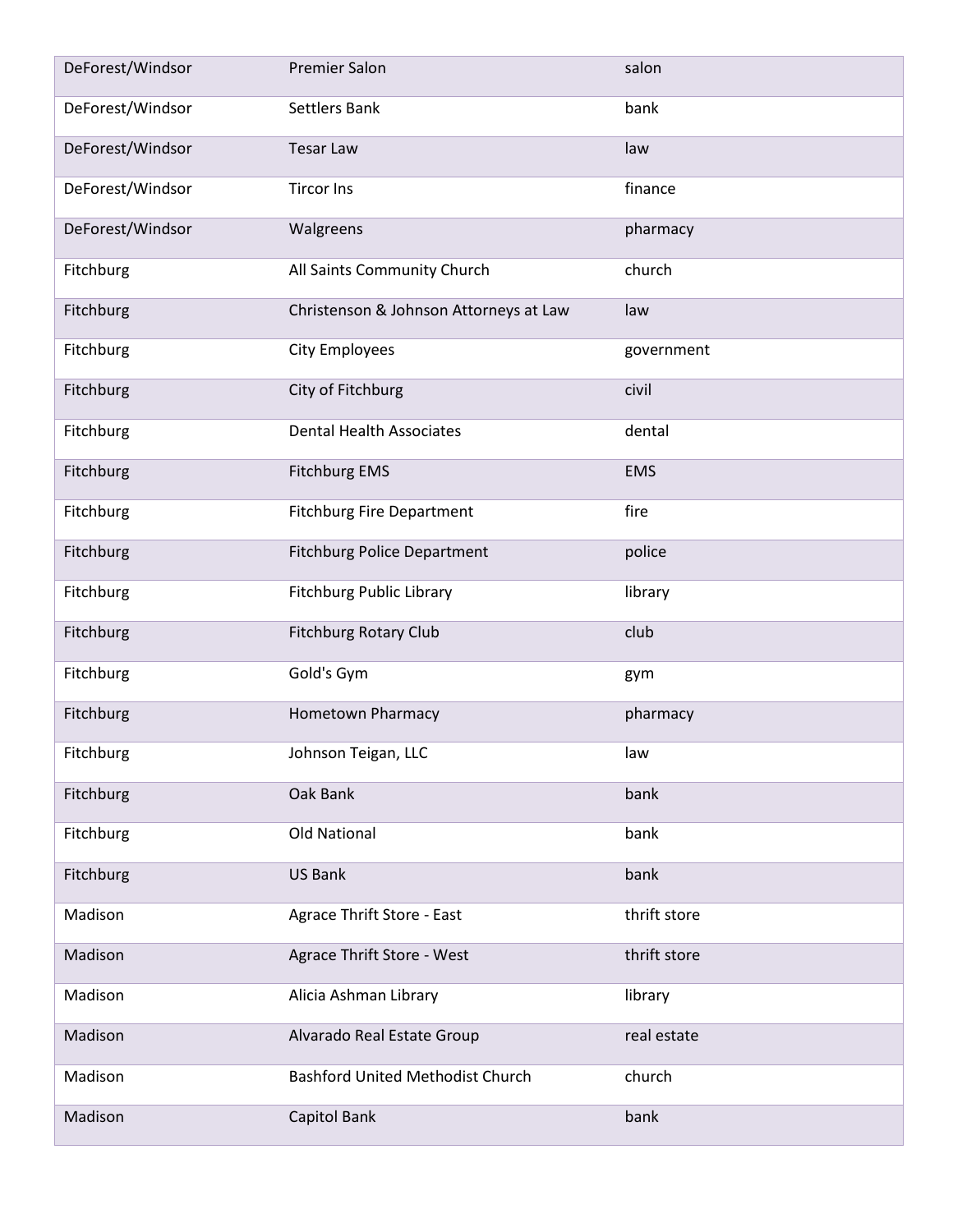| Madison | <b>Capitol Center Apartments</b>             | apartment                        |
|---------|----------------------------------------------|----------------------------------|
| Madison | CDA - the Triangle                           | congregate housing               |
| Madison | <b>Children's Museum</b>                     | museum                           |
| Madison | <b>City Employees</b>                        | civil                            |
| Madison | <b>Cress Funeral &amp; Cremation</b>         | funeral                          |
| Madison | <b>Dental Health Associates</b>              | dental                           |
| Madison | Dental Health Associates - Sauk Rd           | dental                           |
| Madison | <b>Excellence in Dentistry</b>               | dental                           |
| Madison | First Congregational United Church of Christ | church                           |
| Madison | <b>Great Midwest Bank</b>                    | bank                             |
| Madison | Governor's Executive Residence               | civil                            |
| Madison | Hill-Glowacki, LLP                           | law                              |
| Madison | <b>Historical Museum</b>                     | museum                           |
| Madison | Inventure Realty Group [West Side]           | real estate                      |
| Madison | James Watrous Gallery                        | museum                           |
| Madison | Lazy Jane's Café                             | restaurant                       |
| Madison | Life Stages Madison                          | organizing, personal money mgmt. |
| Madison | <b>Madison No Fear Dentistry</b>             | dental                           |
| Madison | <b>Madison Metro</b>                         | public transportation            |
| Madison | <b>Madison Police</b>                        | police                           |
| Madison | <b>Madison Senior Center</b>                 | civil                            |
| Madison | Mary's Daughter, LLC                         | personal money management        |
| Madison | Miracle Ear                                  | other medical                    |
| Madison | <b>Meriter Outpatient Pharmacy</b>           | pharmacy                         |
| Madison | MSCR - East                                  | recreation/education             |
| Madison | MSCR - Hoyt                                  | recreation/education             |
| Madison | MSCR - Meadowood Neighborhood Center         | recreation/education             |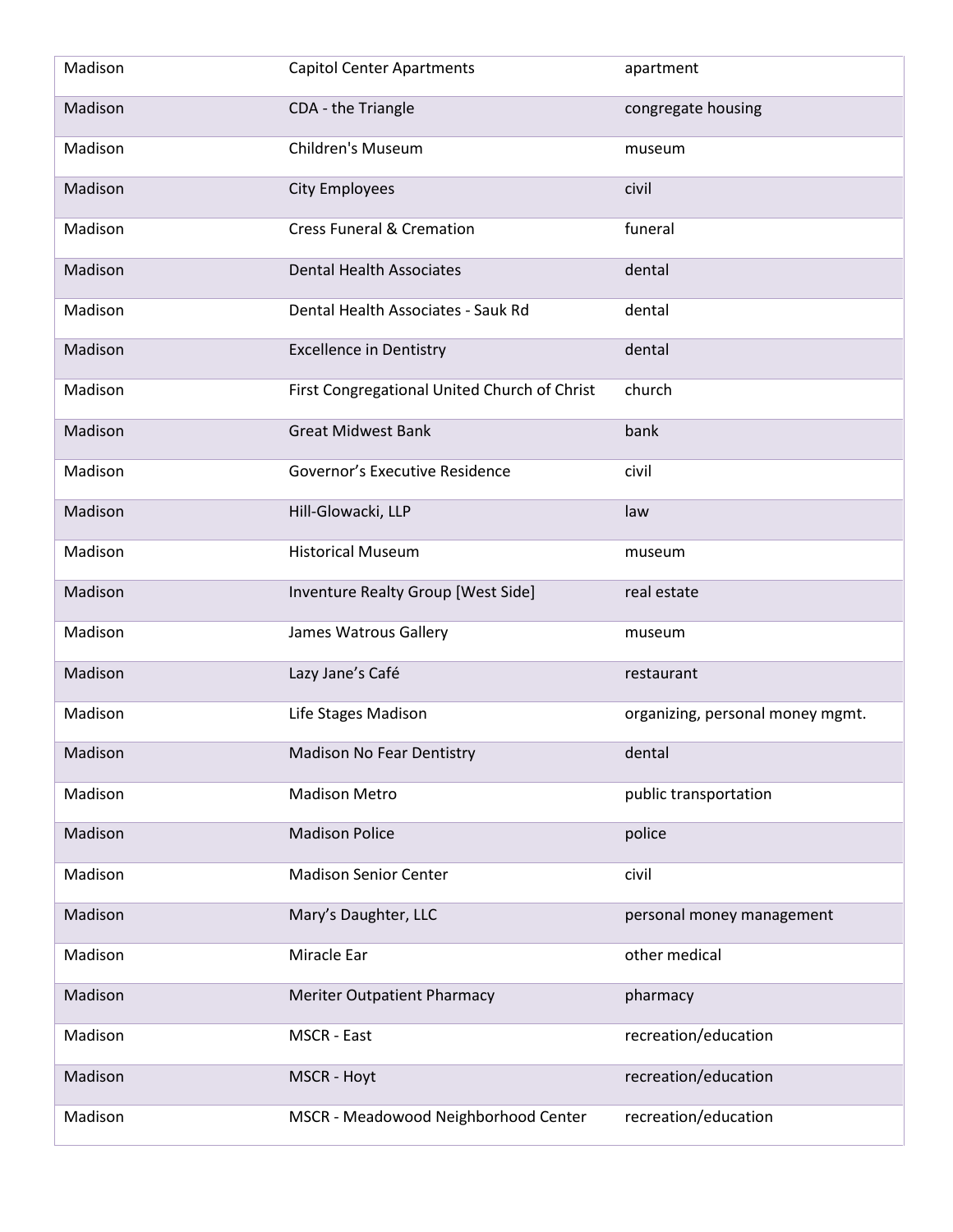| Madison | MSCR - Odana                            | recreation/education |
|---------|-----------------------------------------|----------------------|
| Madison | <b>Olbrich Gardens</b>                  | botanical garden     |
| Madison | Old National - capitol                  | bank                 |
| Madison | Old National - Cottage Grove Rd.        | bank                 |
| Madison | Old National - East Town                | bank                 |
| Madison | Old National - Hilldale                 | bank                 |
| Madison | Old National - Meadowood                | bank                 |
| Madison | Old National - Sherman Ave.             | bank                 |
| Madison | Old National West Towne                 | bank                 |
| Madison | <b>Outreach LGBT Community Center</b>   | civil                |
| Madison | Pinney Library                          | library              |
| Madison | Plymouth Congregational UCC             | church               |
| Madison | <b>RSVP</b> drivers                     | transportation       |
| Madison | <b>RSVP of Dane County</b>              | non-profit           |
| Madison | Renu Massage, Energy & Bodywork         | beauty/personal      |
| Madison | Senior Center                           | civil                |
| Madison | <b>Settlers Bank</b>                    | bank                 |
| Madison | Sequoya Library                         | library              |
| Madison | Sharing Active Independent Lives (SAIL) | senior network       |
| Madison | <b>Union Cab</b>                        | transportation       |
| Madison | <b>UW-Madison Arboretum</b>             | education            |
| Madison | <b>Veterans Museum</b>                  | museum               |
| Madison | <b>Walgreens - Mineral Point</b>        | pharmacy             |
| Madison | Walgreens - on campus                   | pharmacy             |
| Madison | <b>Walgreens on Campus</b>              | pharmacy             |
| Madison | Walgreens on Park St.                   | pharmacy             |
| Madison | Walgreens on State Street               | pharmacy             |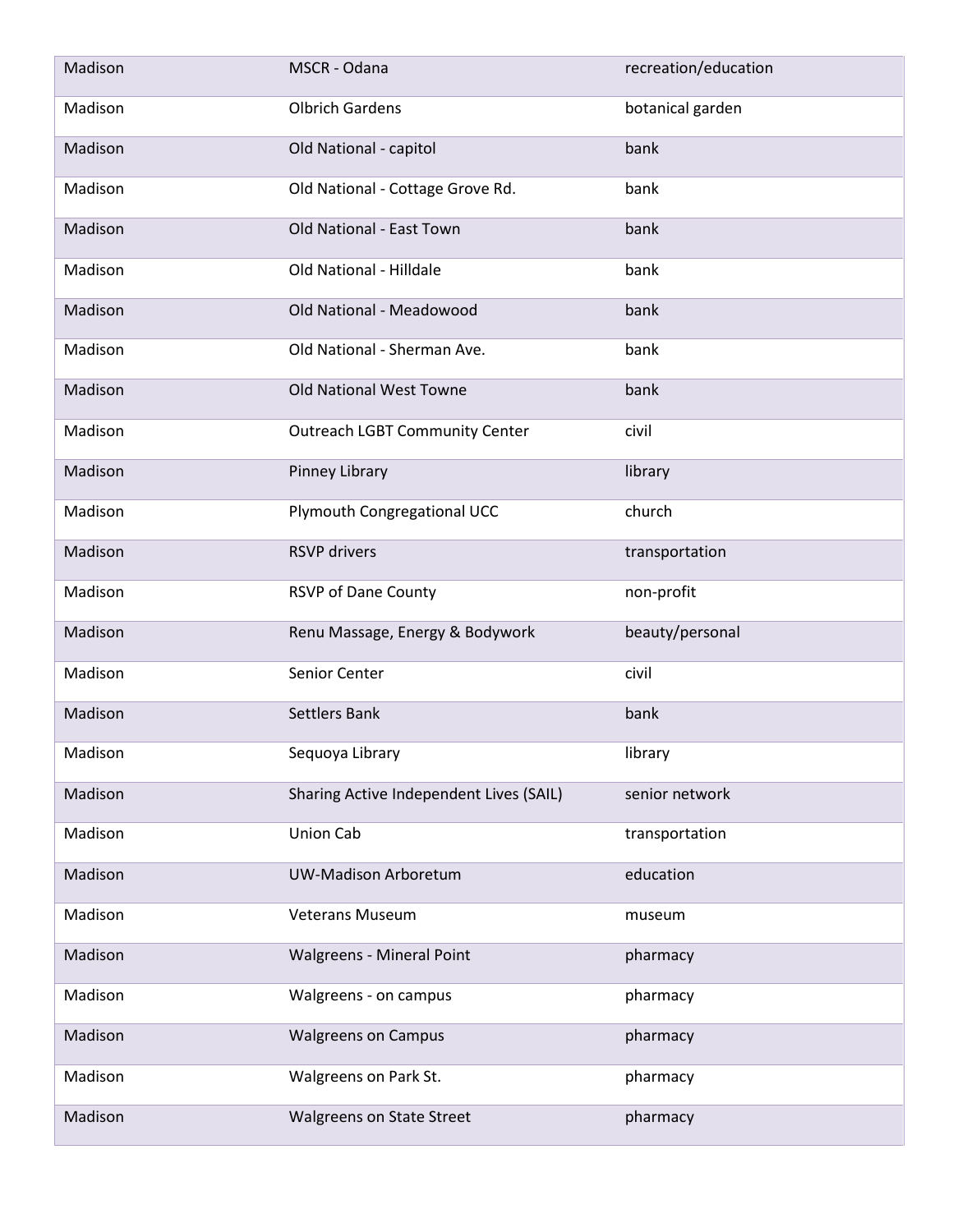| Madison   | Walgreens on Whitney Way             | pharmacy             |
|-----------|--------------------------------------|----------------------|
| Madison   | <b>Warner Park Community Center</b>  | civil                |
| Madison   | West Madison Kiwanis Club            | service organization |
| Madison   | <b>Whole Foods</b>                   | grocery              |
| Madison   | Wilde East Towne Honda               | car dealer           |
| Madison   | WisPACT, Inc.                        | legal                |
| Madison   | Willy St. Co-op                      | grocery              |
| Madison   | Wisconsin Council of the Blind       | disability services  |
| Marshall  | <b>Marshall Community Library</b>    | library              |
| McFarland | <b>Cress Funeral &amp; Cremation</b> | funeral              |
| McFarland | <b>Forward Pharmacy</b>              | pharmacy             |
| McFarland | <b>McFarland State Bank</b>          | bank                 |
| McFarland | Walgreens                            | pharmacy             |
| Middleton | Ace Hardware - Middleton Springs     | retail               |
| Middleton | All About Chiropractic               | chiropractic         |
| Middleton | <b>Associated Bank</b>               | bank                 |
| Middleton | <b>Athletico Physical Therapy</b>    | physical therapy     |
| Middleton | <b>BMO Harris</b>                    | bank                 |
| Middleton | Captain Bill's                       | restaurant           |
| Middleton | <b>Chamber of Commerce</b>           | civil                |
| Middleton | City Staff                           | civil                |
| Middleton | Community Church                     | church               |
| Middleton | Craftsman Table & Tap                | restaurant           |
| Middleton | C's                                  | restaurant           |
| Middleton | <b>Common Ground Coffee</b>          | restaurant           |
| Middleton | Culvers                              | restaurant           |
| Middleton | EMS                                  | <b>EMS</b>           |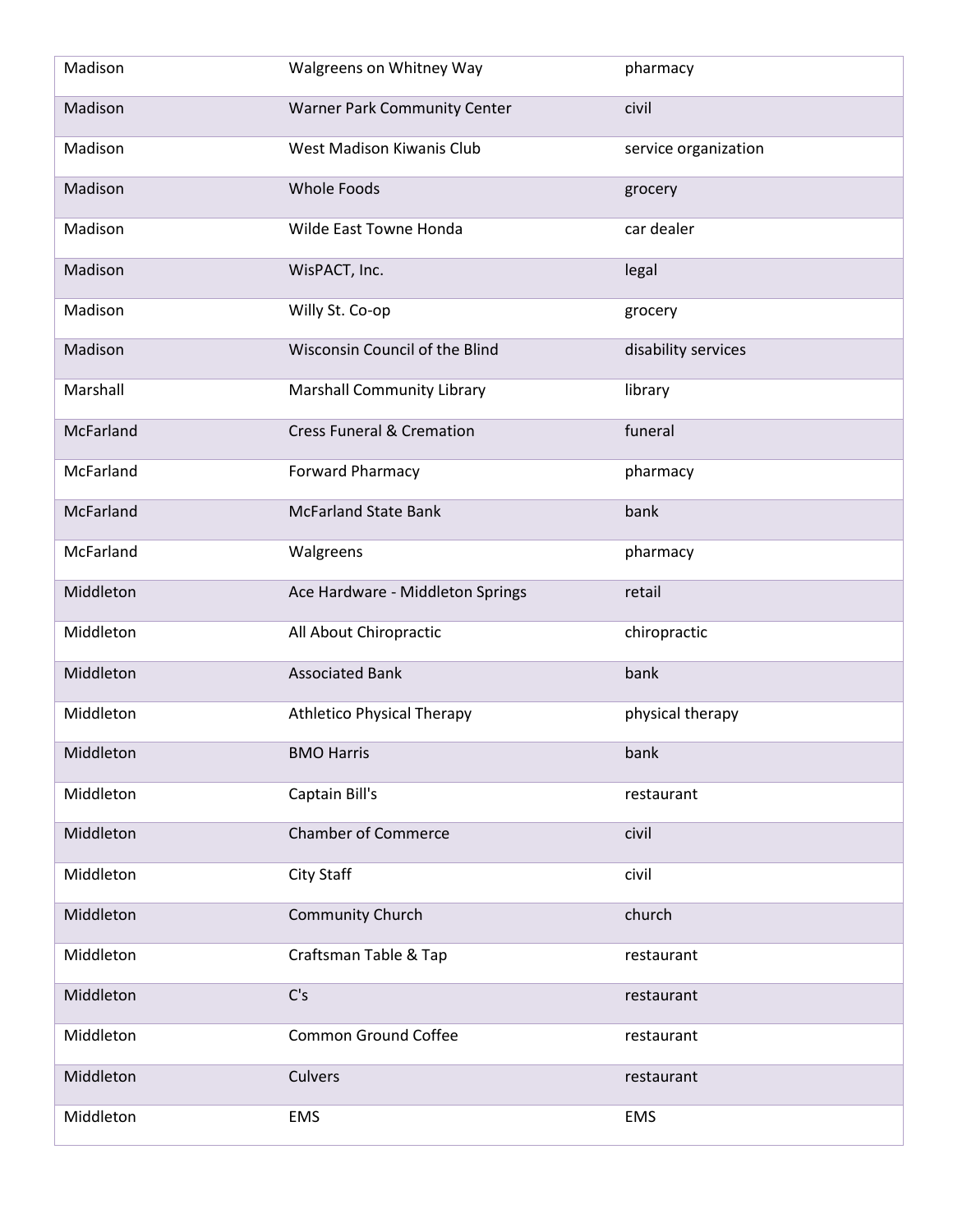| Middleton | Fitzgerald's Restaurant           | restaurant      |
|-----------|-----------------------------------|-----------------|
| Middleton | Harbor Athletic Club              | fitness         |
| Middleton | Incredible Bank                   | bank            |
| Middleton | Jos A Bank                        | retail          |
| Middleton | Kaleideocare                      | other           |
| Middleton | Knights of Columbus               | club            |
| Middleton | Library                           | library         |
| Middleton | Lifetime Dental                   | dental          |
| Middleton | <b>LSM Chiropractic</b>           | chiropractic    |
| Middleton | <b>Madison Dentistry</b>          | dental          |
| Middleton | <b>Middleton Community Bank</b>   | bank            |
| Middleton | <b>Music Therapy Services</b>     | music therapy   |
| Middleton | <b>Mutual Bank</b>                | bank            |
| Middleton | <b>Old National Bank</b>          | bank            |
| Middleton | Parks & Rec                       | civil           |
| Middleton | Police                            | police          |
| Middleton | Poll Workers                      | civil           |
| Middleton | <b>River Valley Bank</b>          | bank            |
| Middleton | Roman Candle                      | restaurant      |
| Middleton | Ruth's Chris                      | restaurant      |
| Middleton | Salon 262                         | beauty/personal |
| Middleton | Senior Center                     | civil           |
| Middleton | St. Bernard's Parish Staff        | church          |
| Middleton | St. Francis Xavier                | church          |
| Middleton | St. Luke's Church                 | church          |
| Middleton | <b>Starion Financial</b>          | finance         |
| Middleton | <b>State Bank of Cross Plains</b> | bank            |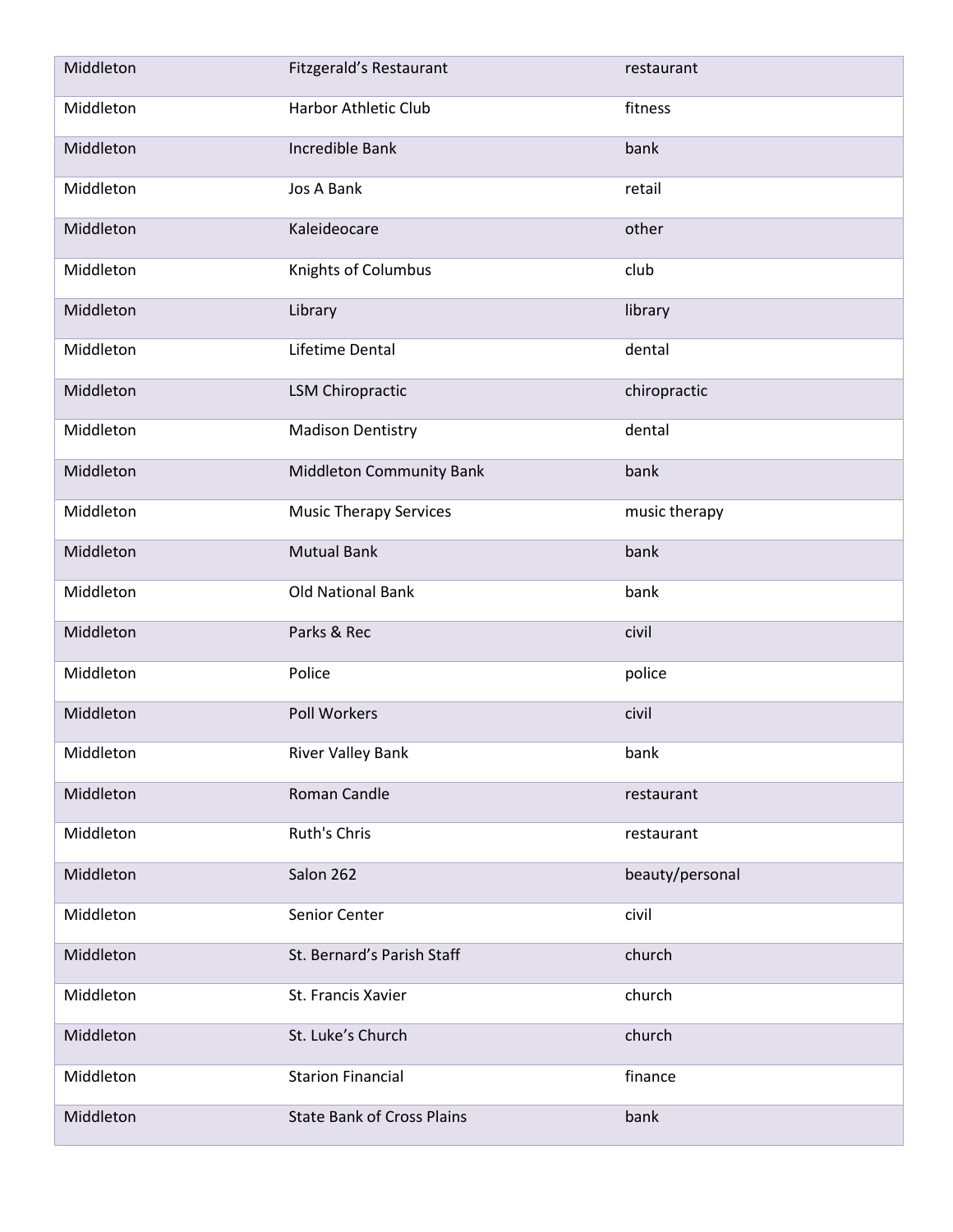| Middleton | TMJ & Pain Center                    | clinic            |
|-----------|--------------------------------------|-------------------|
| Middleton | <b>UPS Store</b>                     | retail            |
| Middleton | Walgreens- Old Sauk                  | pharmacy          |
| Middleton | Walgreens on Branch                  | pharmacy          |
| Middleton | Welton Investment Real Estate        | finance           |
| Middleton | Willy St. Co-op                      | grocery           |
| Middleton | Zounds                               | other medical     |
| Monona    | Associated Bank - Broadway Ave.      | bank              |
| Monona    | City Hall                            | civil             |
| Monona    | Croak, Gonzalez, Eckerle & Martinson | law               |
| Monona    | <b>Department Heads</b>              | civil             |
| Monona    | Department of Public Works           | cicil             |
| Monona    | <b>DMA Tax and Accounting</b>        | accounting        |
| Monona    | Edward Jones - Dave Capazzo's Office | financial advisor |
| Monona    | <b>EMMCA</b>                         | civil             |
| Monona    | <b>Frost woods Commons</b>           | senior housing    |
| Monona    | Four Lakes Veterinary Clinic         | veterinary        |
| Monona    | Haskins Short                        | finance           |
| Monona    | Josh Lavik   Keller Williams Realty  | real estate       |
| Monona    | Library                              | library           |
| Monona    | Lioness Club                         | club              |
| Monona    | Monona Academy of Dance              | dance studio      |
| Monona    | Monona Business Alliance             | other             |
| Monona    | Monona Dental                        | dental            |
| Monona    | Monona Election Inspectors           | civil             |
| Monona    | Monona EMS                           | <b>EMS</b>        |
| Monona    | Monona Hills                         | senior housing    |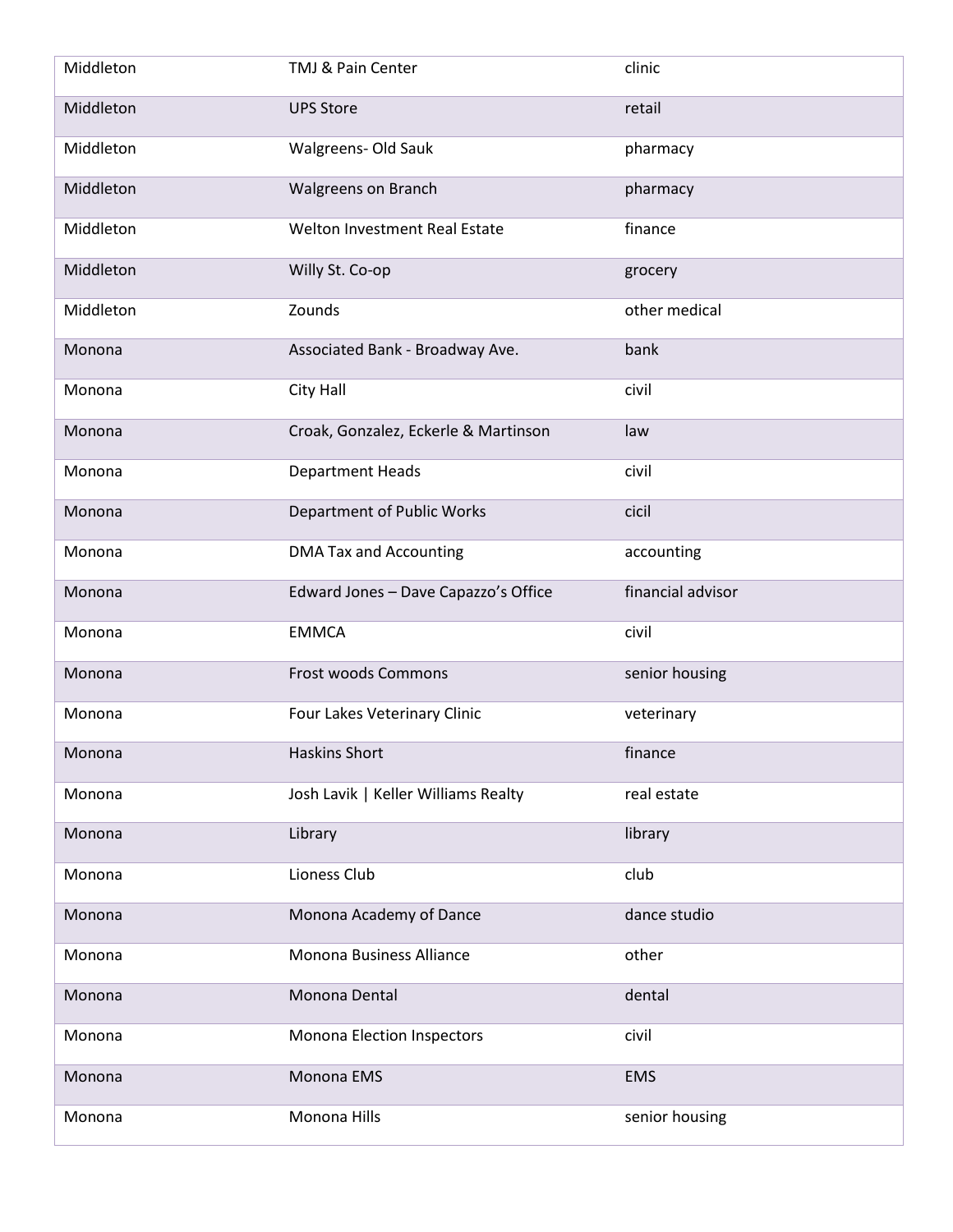| Monona    | <b>Monona Meadows</b>             | senior housing  |
|-----------|-----------------------------------|-----------------|
| Monona    | Monona Senior Center              | senior center   |
| Monona    | Monona State Bank                 | bank            |
| Monona    | Monona United Methodist Church    | church          |
| Monona    | <b>Old National</b>               | bank            |
| Monona    | Pool Staff                        | civil           |
| Monona    | St. Stephen's Lutheran Church     | church          |
| Monona    | Swad Indian Restaurant            | restaurant      |
| Monona    | Temptd Salon and Spa              | salon           |
| Monona    | Walgreens                         | pharmacy        |
| Mt. Horeb | Cat & the Crow                    | retail          |
| Mt. Horeb | <b>Chamber of Commerce</b>        | other           |
| Mt. Horeb | Culvers                           | restaurant      |
| Mt. Horeb | Miller & Son's Supermarket        | grocery         |
| Mt. Horeb | <b>Old National</b>               | bank            |
| Mt. Horeb | Senior Center                     | civil           |
| Mt. Horeb | St. Ignatius Catholic Church      | church          |
| Mt. Horeb | <b>State Bank of Cross Plains</b> | bank            |
| Mt. Horeb | Walgreens                         | pharmacy        |
| Oregon    | 1st Presbyterian Church           | church          |
| Oregon    | <b>All Kwik Trips</b>             | gas/convenience |
| Oregon    | <b>Chamber of Commerce</b>        | civil           |
| Oregon    | Chocolate Caper                   | retail          |
| Oregon    | Dr. Mueller DDS                   | dental          |
| Oregon    | Fire/EMS                          | fire / EMS      |
| Oregon    | <b>HMC Catholic Church</b>        | church          |
| Oregon    | Hometown Pharmacy                 | pharmacy        |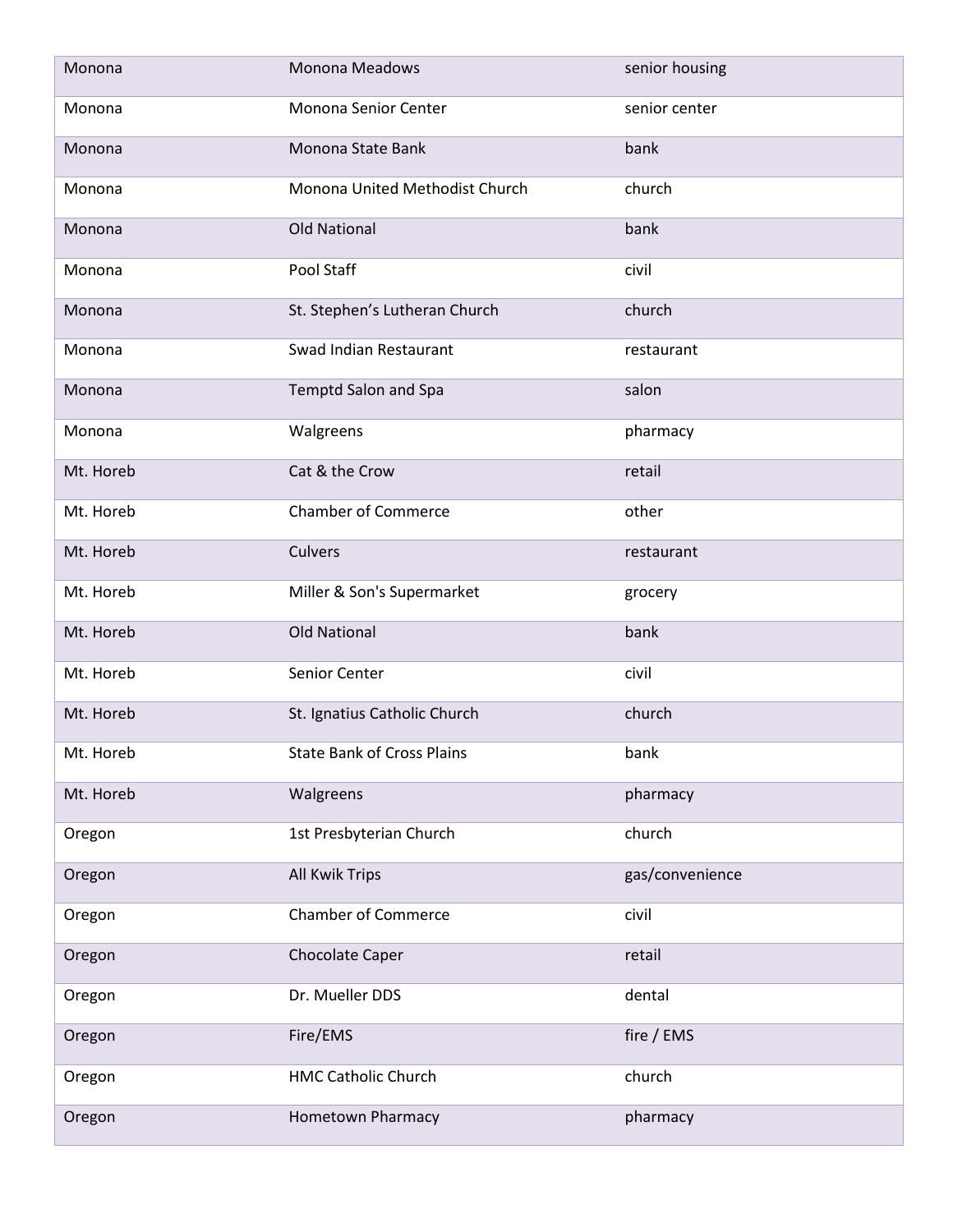| Oregon                    | Karate America                    | other                   |
|---------------------------|-----------------------------------|-------------------------|
| Oregon                    | Library                           | library                 |
| Oregon                    | <b>LSM Chiropractic</b>           | other medical           |
| Oregon                    | <b>Normandy Resources</b>         | other                   |
| Oregon                    | <b>Old National</b>               | bank                    |
| Oregon                    | Oregon Senior Center              | civil                   |
| Oregon                    | <b>Peoples United Methodist</b>   | church                  |
| Oregon                    | Police                            | police                  |
| Oregon                    | <b>Rotary Club</b>                | club                    |
| Oregon                    | St. John's Lutheran               | church                  |
| Oregon                    | <b>State Bank of Cross Plains</b> | bank                    |
| Oregon                    | Walgreens                         | pharmacy                |
| Oregon                    | Wisconsin Cheese Originals        | retail                  |
| Oregon                    | Ziggy's                           | retail                  |
| <b>State of Wisconsin</b> | Care Wisconsin                    | <b>MCO</b>              |
| Stoughton                 | Anew Insurance                    | insurance               |
| Stoughton                 | Autumn Pearl Hair and Nail Salon  | salon                   |
| Stoughton                 | <b>Blackhawk Credit Union</b>     | bank                    |
| Stoughton                 | Century 21                        | real estate             |
| Stoughton                 | City Hall Staff                   | government              |
| Stoughton                 | Colorcon                          | pharmaceutical products |
| Stoughton                 | <b>Cress Funeral Home</b>         | funeral home            |
| Stoughton                 | <b>Edward Jones</b>               | financial               |
| Stoughton                 | <b>Enter Nous Club</b>            | women's civic group     |
| Stoughton                 | Farmers Insurance                 | insurance               |
| Stoughton                 | Fired Up Nutrition                | wellness                |
| Stoughton                 | <b>First Choice Dental</b>        | dental                  |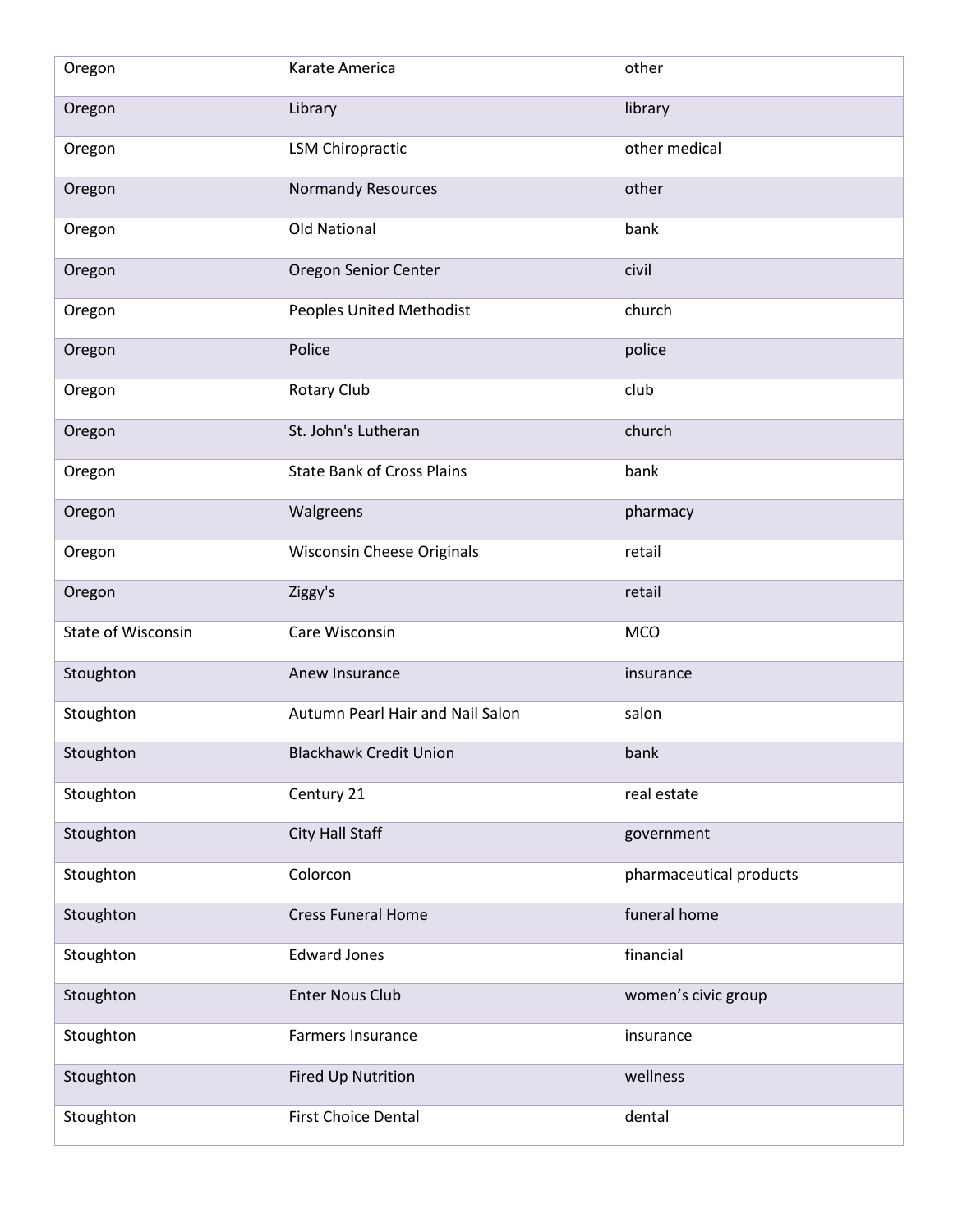| Stoughton   | Lioness Club                         | service organization |
|-------------|--------------------------------------|----------------------|
| Stoughton   | Malabar Coast Coffee Shop            | restaurant           |
| Stoughton   | McFarland State Bank - downtown      | bank                 |
| Stoughton   | McFarland State Bank - Lake Kegonsa  | bank                 |
| Stoughton   | Norwegian Heritage Center            | museum               |
| Stoughton   | <b>Old National</b>                  | bank                 |
| Stoughton   | Shannon's Hair Shop                  | salon                |
| Stoughton   | <b>State Farm</b>                    | insurance            |
| Stoughton   | Stoughton Area Senior Center         | senior center        |
| Stoughton   | Stoughton Eye Care and Eyewear       | other medical        |
| Stoughton   | <b>Stoughton First Responders</b>    | emergency            |
| Stoughton   | <b>Stoughton Floral</b>              | florist              |
| Stoughton   | Stoughton Hospital                   | hospital             |
| Stoughton   | <b>Stoughton Police</b>              | police               |
| Stoughton   | Stoughton United Methodist Church    | church               |
| Stoughton   | Summit Credit Union                  | bank                 |
| Stoughton   | The Courier Hub                      | newspaper            |
| Stoughton   | The Next Generation                  | retail store         |
| Stoughton   | Walgreens                            | pharmacy             |
| Stoughton   | Yahara Dental                        | dental               |
| Sun Prairie | <b>Bakke Chiropractic Clinic</b>     | chiropractic         |
| Sun Prairie | Beans-n-Cream                        | restaurant           |
| Sun Prairie | Century 21                           | real estate          |
| Sun Prairie | Colonial Club                        | civil                |
| Sun Prairie | <b>Colonial View Apartments</b>      | senior living        |
| Sun Prairie | <b>Cress Funeral &amp; Cremation</b> | funeral              |
| Sun Prairie | <b>EMS</b>                           | <b>EMS</b>           |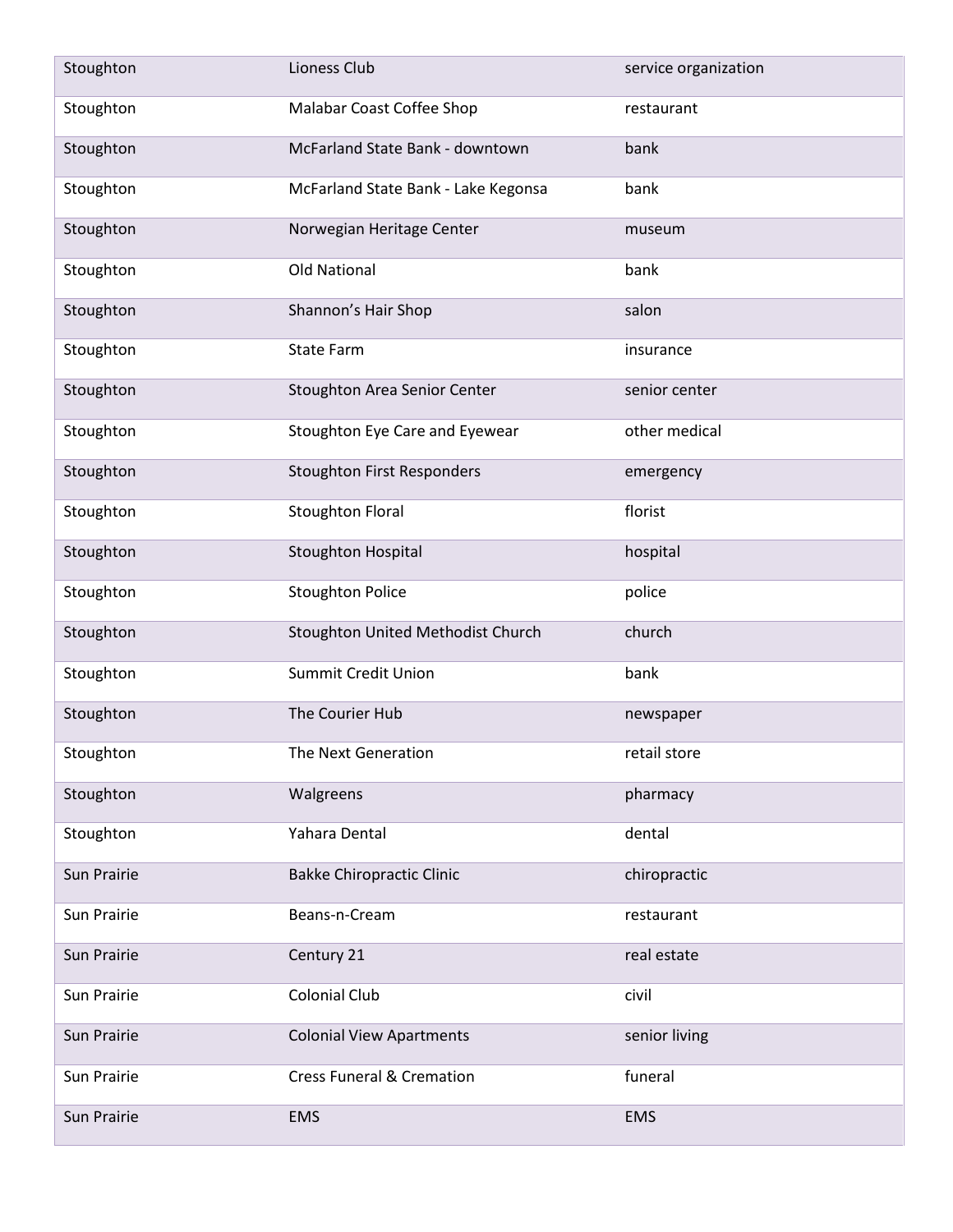| Sun Prairie | Hebl, Hebl & Ripp, LLP              | law firm         |
|-------------|-------------------------------------|------------------|
| Sun Prairie | Jungs                               | retail           |
| Sun Prairie | Library                             | library          |
| Sun Prairie | <b>LSM Chiropractic</b>             | other medical    |
| Sun Prairie | <b>McFarland State Bank</b>         | bank             |
| Sun Prairie | MCV Salon & Spa                     | salon            |
| Sun Prairie | O'Connell Pharmacy                  | pharmacy         |
| Sun Prairie | <b>Old National</b>                 | bank             |
| Sun Prairie | <b>Prairie Flowers &amp; Gifts</b>  | retail           |
| Sun Prairie | <b>Sacred Hearts</b>                | church           |
| Sun Prairie | <b>Starion Financial</b>            | finance          |
| Sun Prairie | Sun Prairie Media Center            | media            |
| Sun Prairie | Sun Prairie Police                  | police           |
| Sun Prairie | Sun Prairie United Methodist Church | church           |
| Sun Prairie | Walgreens                           | pharmacy         |
| Sun Prairie | <b>West Prairie Dental</b>          | dental           |
| Sun Prairie | <b>YMCA</b>                         | club             |
| Verona      | <b>Badger Prairie Needs Network</b> | food pantry      |
| Verona      | Blains Farm & Fleet                 | hardware         |
| Verona      | <b>BMO Harris</b>                   | bank             |
| Verona      | Capitol Bank                        | bank             |
| Verona      | <b>Capitol Physical Therapy</b>     | physical therapy |
| Verona      | Director of Administration Verona   | civil            |
| Verona      | Fairfield Inn                       | hotel            |
| Verona      | <b>Festival Foods</b>               | grocery          |
| Verona      | <b>Heartland Credit Union</b>       | bank             |
| Verona      | Holiday Inn & Suites                | hotel            |
| Verona      | Kathryn Erickson CPA, LLC           | accounting       |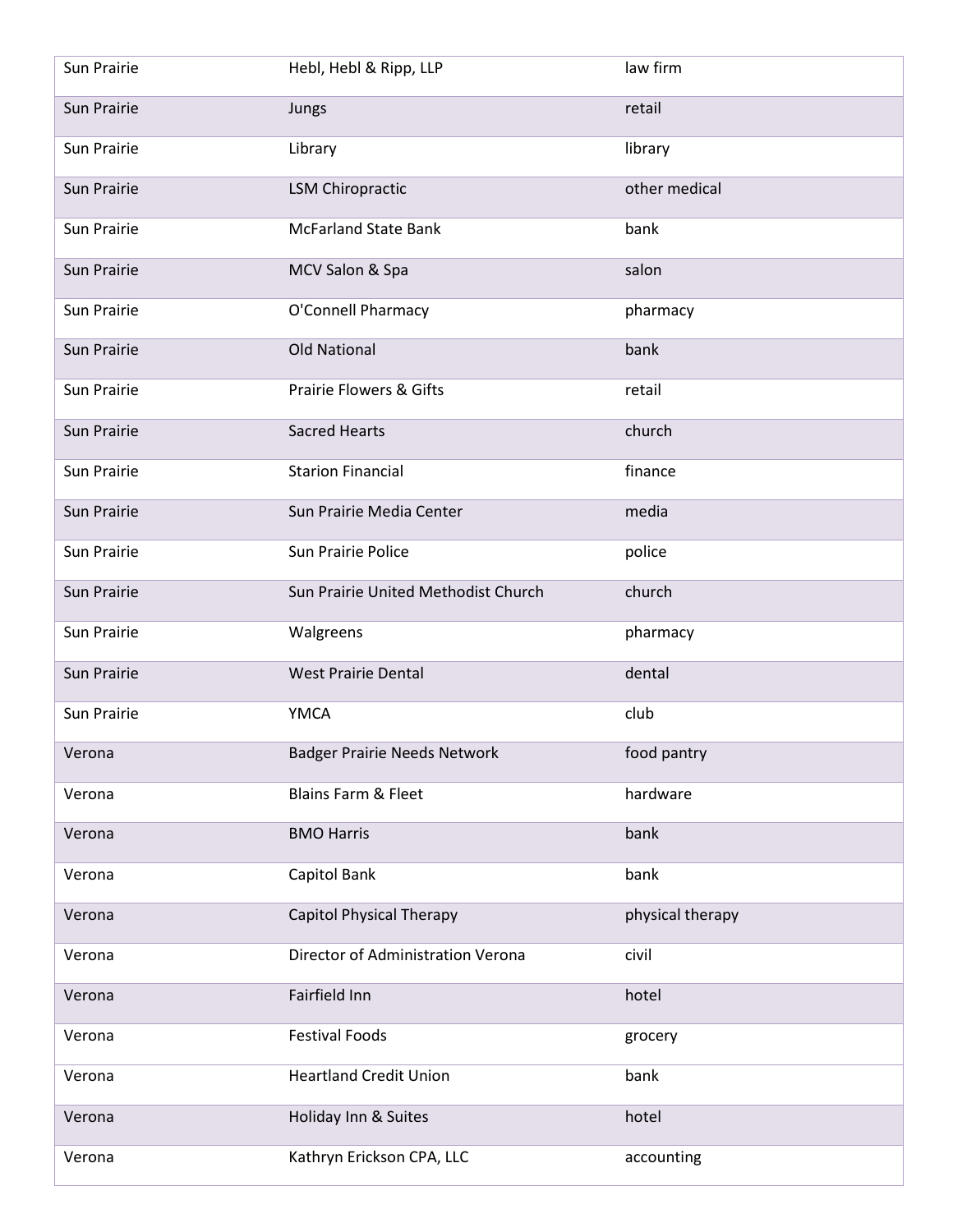| Verona   | Luedtke Storm Chiropractors        | chiropractic     |
|----------|------------------------------------|------------------|
| Verona   | Miller & Son's Grocery             | grocery          |
| Verona   | <b>Old National</b>                | bank             |
| Verona   | Park Bank                          | bank             |
| Verona   | <b>Public Library</b>              | library          |
| Verona   | Optimist Club                      | club             |
| Verona   | <b>Rhapsody Arts</b>               | other            |
| Verona   | <b>Rotary Club</b>                 | club             |
| Verona   | Rhythm & Arts                      | other            |
| Verona   | Salem United Church of Christ      | church           |
| Verona   | Servpro                            | other            |
| Verona   | <b>State Bank of Cross Plains</b>  | bank             |
| Verona   | <b>Summit Credit Union</b>         | bank             |
| Verona   | Verona Bank                        | bank             |
| Verona   | <b>Verona Boarding Services</b>    | pet care         |
| Verona   | Verona Chamber of Commerce         | civil            |
| Verona   | Verona Chiropractic                | chiropractic     |
| Verona   | Verona Department Heads            | civil            |
| Verona   | Verona Family Dental               | dental           |
| Verona   | Verona Police Department           | police           |
| Verona   | Verona Veterinary Medical Services | veterinary       |
| Verona   | Verona Vision Care                 | other medical    |
| Verona   | Walgreens                          | pharmacy         |
| Verona   | Walgreens #2                       | pharmacy         |
| Waunakee | American Legion                    | veterans service |
| Waunakee | <b>BMO Harris</b>                  | bank             |
| Waunakee | <b>Bakke Chiropractic Clinic</b>   | chiropractic     |